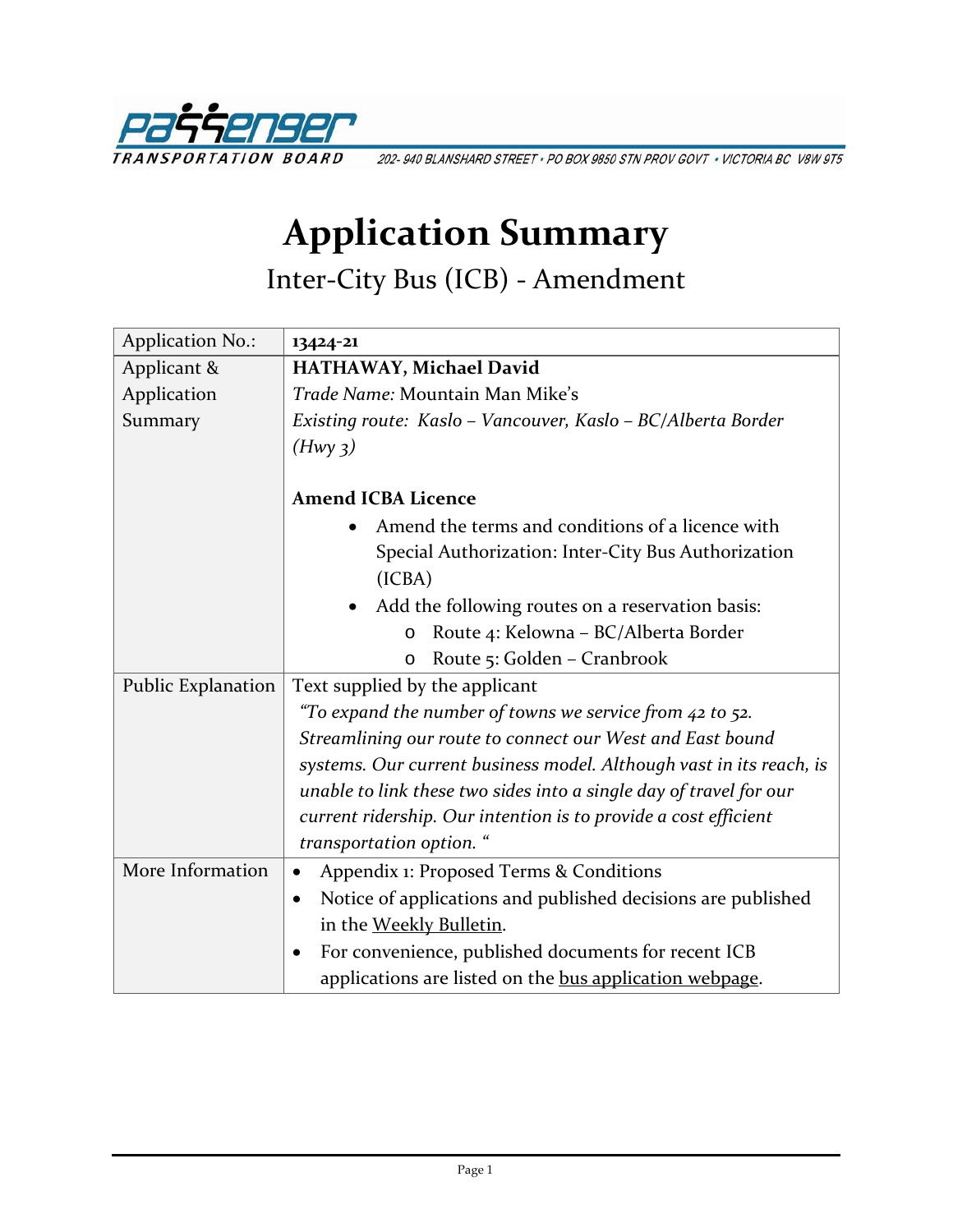| Applicant<br>Information | Current Passenger Transportation Licence: #75194with:<br>Inter-City Bus Authorization (ICBA)<br>$\bullet$<br>• General Authorization (GA)<br>Office: 478 Balfour Crescent, Kaslo BC VoG 1Mo |
|--------------------------|---------------------------------------------------------------------------------------------------------------------------------------------------------------------------------------------|
| Publication              | December 15, 2021                                                                                                                                                                           |
| Deadline for             | December 29, 2021                                                                                                                                                                           |
| Submissions              |                                                                                                                                                                                             |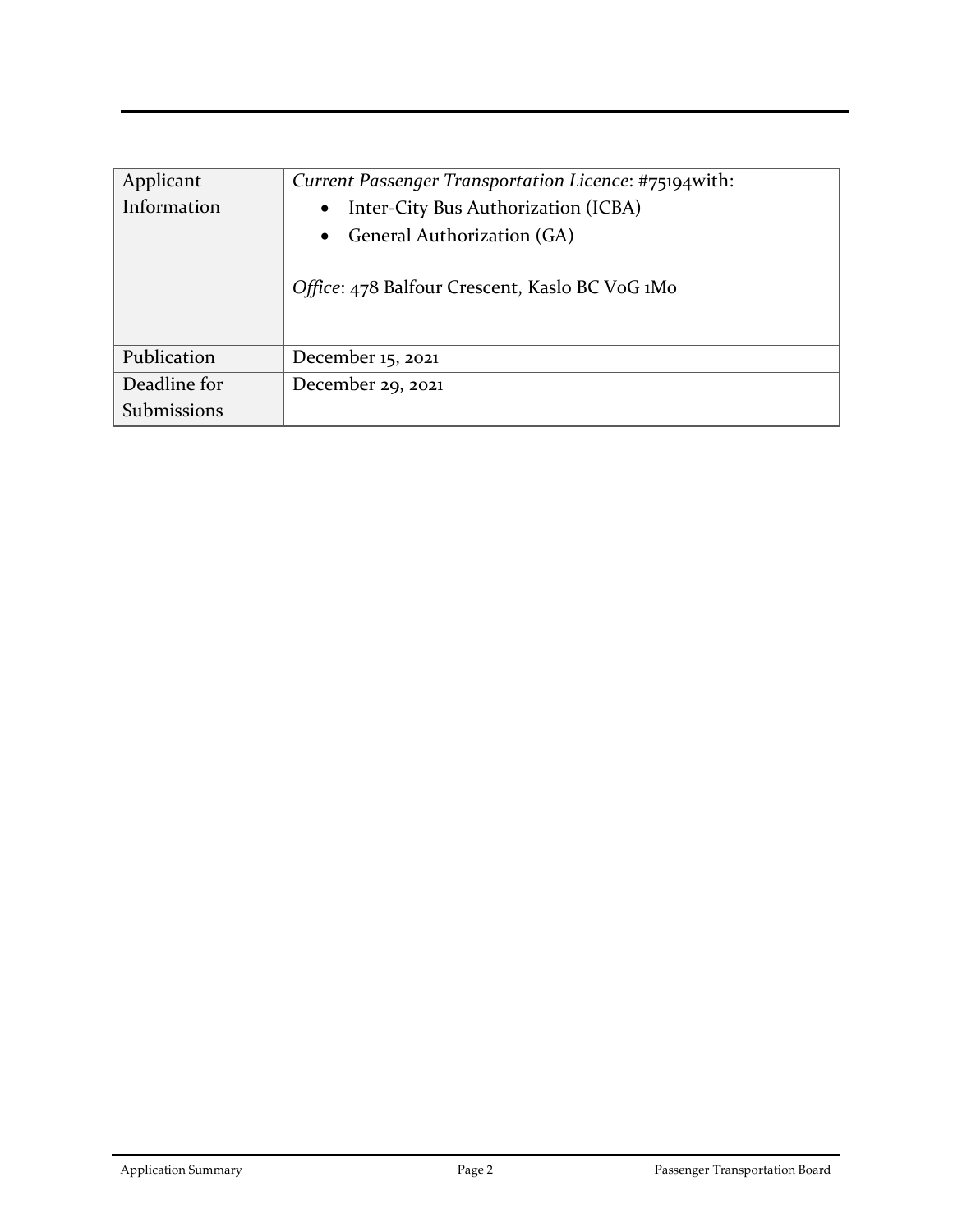## **HATHAWAY, Michael David**

Mountain Man Mike's

## **Appendix 1: Special Authorization & Proposed Terms & Conditions of Licence**

The applicant seeks approval of amendments to its Inter-City Bus Authorization (ICBA) that, if approved in whole, will contain the terms and condition set out below. *\*Green text indicates changes proposed by applicant\**

| <b>Special Authorization</b><br><b>INTER-CITY BUS AUTHORIZATION (ICBA)</b><br><b>Terms &amp; Conditions</b> |                                                                                                                                                                                                                                                 |  |
|-------------------------------------------------------------------------------------------------------------|-------------------------------------------------------------------------------------------------------------------------------------------------------------------------------------------------------------------------------------------------|--|
| Definitions                                                                                                 | "Board" means the Passenger Transportation Board                                                                                                                                                                                                |  |
|                                                                                                             | "Registrar" means the Registrar, Passenger Transportation                                                                                                                                                                                       |  |
| A. Legislative Requirements                                                                                 |                                                                                                                                                                                                                                                 |  |
| Vehicle                                                                                                     | Each motor vehicle operated under this authorization must display,                                                                                                                                                                              |  |
| Identifiers                                                                                                 | at the times and in the form and manner required by the Registrar,                                                                                                                                                                              |  |
|                                                                                                             | a vehicle identifier that is:                                                                                                                                                                                                                   |  |
|                                                                                                             | (a) issued to the licensee by the Registrar; or                                                                                                                                                                                                 |  |
|                                                                                                             | (b) authorized by the Registrar to be issued by the licensee.                                                                                                                                                                                   |  |
| <b>B.</b> Services                                                                                          |                                                                                                                                                                                                                                                 |  |
| <b>Services</b>                                                                                             | Transportation of passengers must be provided:                                                                                                                                                                                                  |  |
|                                                                                                             | (a) on a scheduled basis; and                                                                                                                                                                                                                   |  |
|                                                                                                             | (b) in accordance with minimum frequencies and other terms                                                                                                                                                                                      |  |
|                                                                                                             | and conditions of licence that apply to the routes and route<br>points.                                                                                                                                                                         |  |
| Schedules                                                                                                   | The licence holder must publish, in a manner accessible to the<br>general public, a schedule for each route with the time and location<br>of each stop; and must carry in each vehicle a copy of the schedule<br>that the vehicle is following. |  |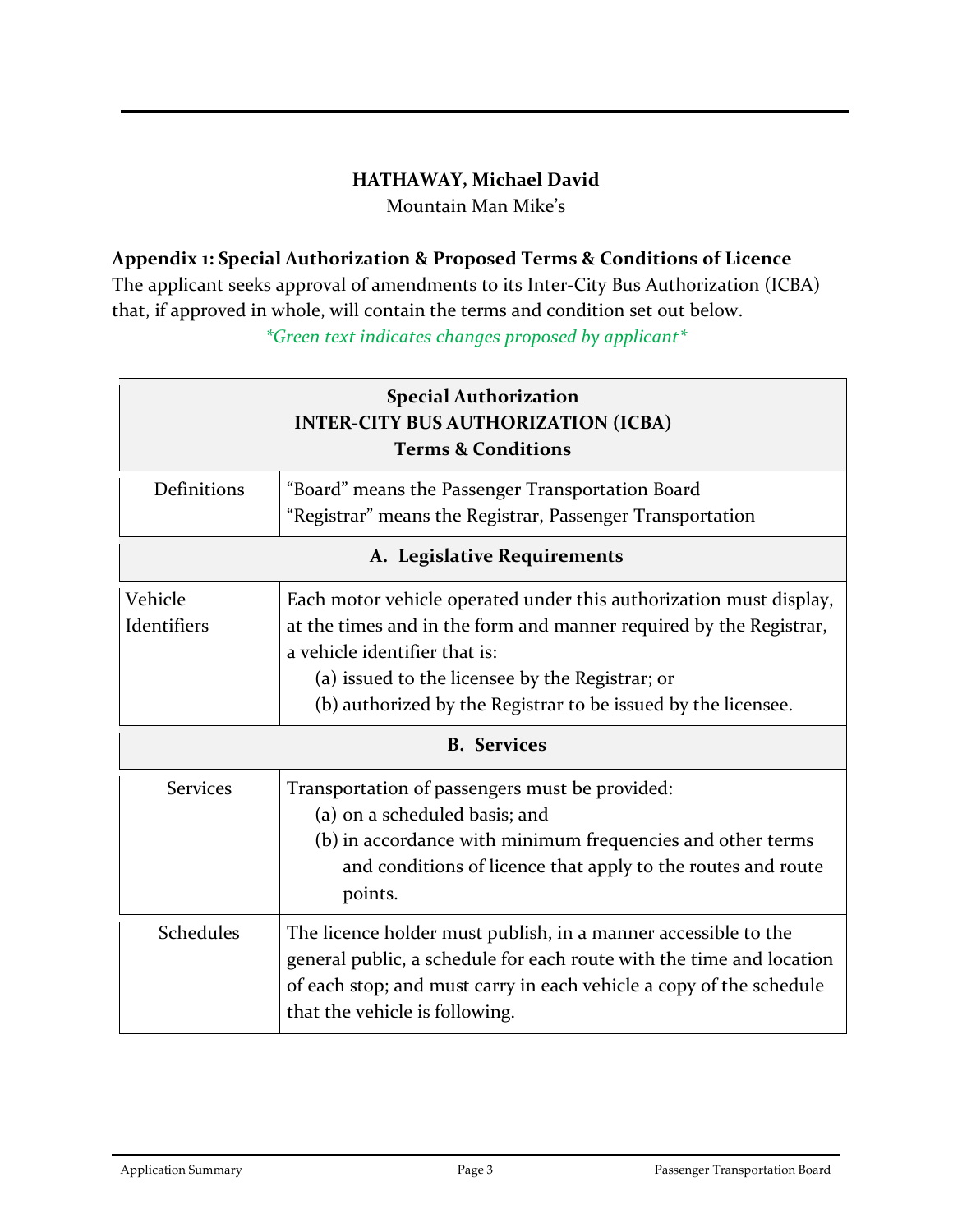| Service Exception         | Routes may only be operated on a "pre-booked" or "reservation<br>required" basis if the route points are:<br>(a) designated as reservation required in the licence;<br>(b) identified as pre-booked or reservation required in all<br>current; published schedule information; and<br>(c) available at all times for pre-booking or reservation on the<br>licensee's website.<br>When these conditions are met and when no reservations have<br>been received for pick up or drop off at one or more points on the<br>route by the time service is scheduled to be provided, the licence<br>holder has the option of not providing service to those points that<br>would otherwise be required. |                                                                                                                                  |
|---------------------------|-------------------------------------------------------------------------------------------------------------------------------------------------------------------------------------------------------------------------------------------------------------------------------------------------------------------------------------------------------------------------------------------------------------------------------------------------------------------------------------------------------------------------------------------------------------------------------------------------------------------------------------------------------------------------------------------------|----------------------------------------------------------------------------------------------------------------------------------|
| <b>Alternative Points</b> | The licence holder may pick up or drop off passengers at any<br>location, municipality or unincorporated area that is between the<br>terminating points and along the highway corridors for the inter-<br>city bus routes below.                                                                                                                                                                                                                                                                                                                                                                                                                                                                |                                                                                                                                  |
| <b>Route A</b>            |                                                                                                                                                                                                                                                                                                                                                                                                                                                                                                                                                                                                                                                                                                 |                                                                                                                                  |
| Terminating Point 1:      |                                                                                                                                                                                                                                                                                                                                                                                                                                                                                                                                                                                                                                                                                                 | <b>Village of Kaslo</b>                                                                                                          |
| Terminating Point 2:      |                                                                                                                                                                                                                                                                                                                                                                                                                                                                                                                                                                                                                                                                                                 | <b>City of Vancouver</b>                                                                                                         |
| Corridors:                |                                                                                                                                                                                                                                                                                                                                                                                                                                                                                                                                                                                                                                                                                                 | Highway 1: Vancouver - Hope<br>Highway 3: Hope - YCG Airport<br>Highway 3A: YCG Airport - Balfour<br>Highway 31: Balfour - Kaslo |
| <b>Route Points</b>       |                                                                                                                                                                                                                                                                                                                                                                                                                                                                                                                                                                                                                                                                                                 | Minimum Trips (each direction)                                                                                                   |
| Village of Kaslo          |                                                                                                                                                                                                                                                                                                                                                                                                                                                                                                                                                                                                                                                                                                 | 1 per week                                                                                                                       |
| Ainsworth                 |                                                                                                                                                                                                                                                                                                                                                                                                                                                                                                                                                                                                                                                                                                 | 1 per week                                                                                                                       |
| <b>Balfour</b>            |                                                                                                                                                                                                                                                                                                                                                                                                                                                                                                                                                                                                                                                                                                 | 1 per week                                                                                                                       |
| City of Nelson            |                                                                                                                                                                                                                                                                                                                                                                                                                                                                                                                                                                                                                                                                                                 | 1 per week                                                                                                                       |
| City of Castlegar         |                                                                                                                                                                                                                                                                                                                                                                                                                                                                                                                                                                                                                                                                                                 | 1 per week                                                                                                                       |
| Christina Lake            |                                                                                                                                                                                                                                                                                                                                                                                                                                                                                                                                                                                                                                                                                                 | 1 per week                                                                                                                       |
| City of Grand Forks       |                                                                                                                                                                                                                                                                                                                                                                                                                                                                                                                                                                                                                                                                                                 | 1 per week                                                                                                                       |
| City of Greenwood         |                                                                                                                                                                                                                                                                                                                                                                                                                                                                                                                                                                                                                                                                                                 | 1 per week                                                                                                                       |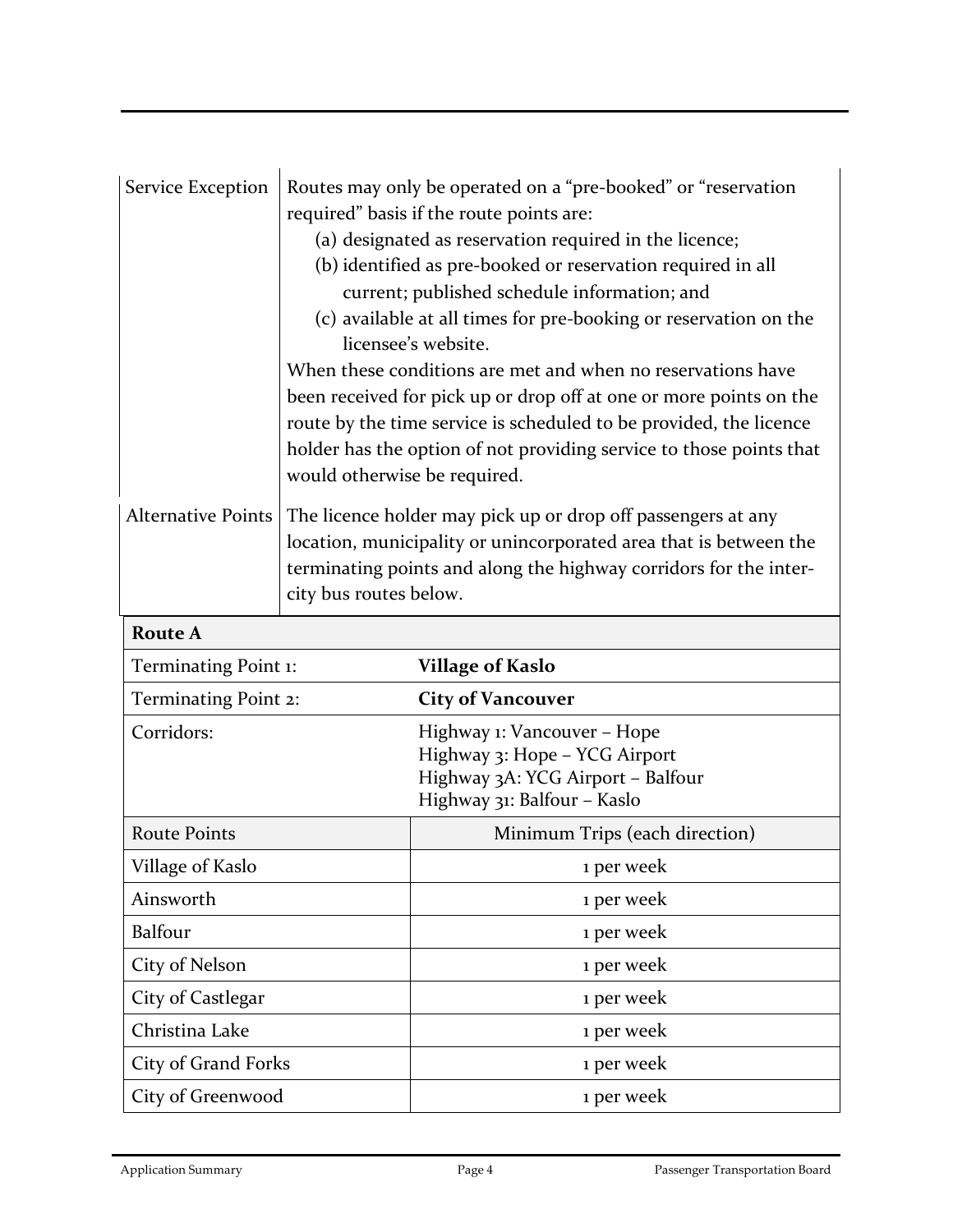| <b>Rock Creek</b>    | 1 per week                                                                                                                          |
|----------------------|-------------------------------------------------------------------------------------------------------------------------------------|
| Town of Osoyoos      | 1 per week                                                                                                                          |
| City of Keremeos     | 1 per week                                                                                                                          |
| Town of Princeton    | 1 per week                                                                                                                          |
| District of Hope     | 1 per week                                                                                                                          |
| City of Chilliwack   | 1 per week                                                                                                                          |
| City of Abbotsford   | 1 per week                                                                                                                          |
| City of Vancouver    | 1 per week                                                                                                                          |
| <b>Route B</b>       |                                                                                                                                     |
| Terminating Point 1: | <b>Village of Kaslo</b>                                                                                                             |
| Terminating Point 2: | BC/Alberta Border (Highway 3)                                                                                                       |
| Corridors:           | Highway 31: Kaslo - Balfour<br>Highway 3A: Balfour - Nelson<br>Highway 6: Nelson - Salmo<br>Highway 3: Salmo - BC/AB Border (HWY 3) |
| <b>Route Points</b>  | Minimum Trips (each direction)                                                                                                      |
| Village of Kaslo     | 1 per week                                                                                                                          |
| Ainsworth            | 1 per week                                                                                                                          |
| <b>Balfour</b>       | 1 per week                                                                                                                          |
| City of Nelson       | 1 per week                                                                                                                          |
| Village of Salmo     | 1 per week                                                                                                                          |
| Town of Creston      | 1 per week                                                                                                                          |
| City of Cranbrook    | 1 per week                                                                                                                          |
| City of Fernie       | 1 per week                                                                                                                          |
| BC/AB Border (HWY 3) | n/a                                                                                                                                 |
|                      |                                                                                                                                     |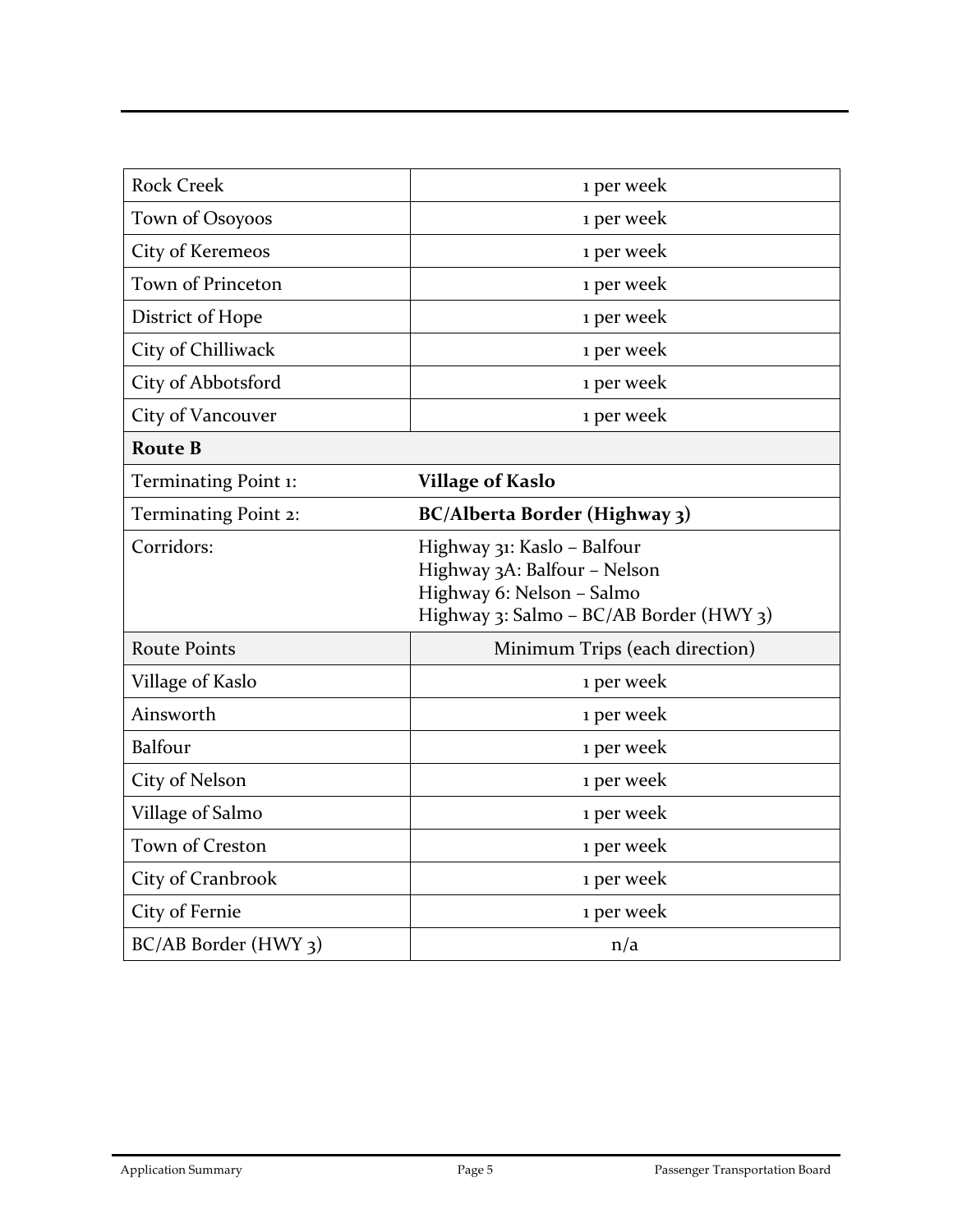| Route 4                                 |                                                                                                                                                 |
|-----------------------------------------|-------------------------------------------------------------------------------------------------------------------------------------------------|
| <b>Terminating Point 1:</b>             | <b>City of Kelowna</b>                                                                                                                          |
| <b>Terminating Point 2:</b>             | <b>BC/Alberta Border (Highway 3)</b>                                                                                                            |
| Corridors:                              | Highway 1: Golden - Sicamous<br>Highway 97: Armstrong - Kelowna                                                                                 |
| <b>Route Points</b>                     | <b>Minimum Frequencies</b>                                                                                                                      |
| <b>Town of Golden</b>                   | 1 per week                                                                                                                                      |
| <b>City of Revelstoke</b>               | 1 per week                                                                                                                                      |
| Municipality of<br><b>Sicamous</b>      | 1 per week                                                                                                                                      |
| <b>City of Armstrong</b>                | 1 per week                                                                                                                                      |
| <b>City of Vernon</b>                   | 1 per week                                                                                                                                      |
| City of Kelowna                         | 1 per week                                                                                                                                      |
| Route 5                                 |                                                                                                                                                 |
| <b>Terminating Point 1:</b>             | <b>Town of Golden</b>                                                                                                                           |
| <b>Terminating Point 2:</b>             | <b>City of Cranbrook</b>                                                                                                                        |
| Corridors:                              | Highway 1: Golden - Radium Hot Springs<br>Highway 93: Radium Hot Springs - Fairmont Hot Springs<br>Highway 95: Fairmont Hot Springs - Cranbrook |
| <b>Route Points</b>                     | <b>Minimum Frequencies</b>                                                                                                                      |
| <b>Town of Golden</b>                   | 1 per week                                                                                                                                      |
| Village of Radium Hot<br><b>Springs</b> | 1 per week                                                                                                                                      |